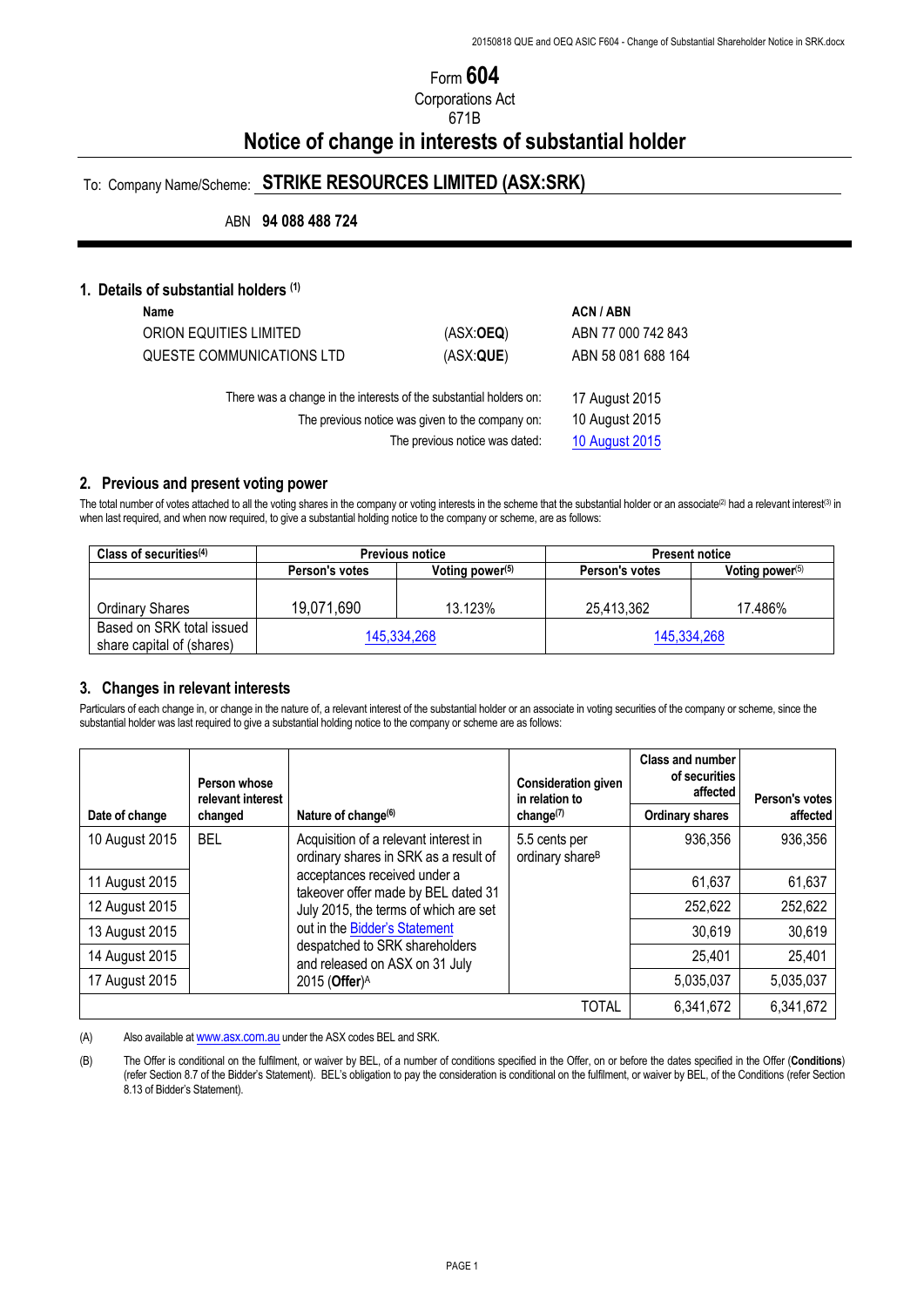### **4. Present relevant interests**

Particulars of each relevant interest of the substantial holder in voting securities after the change are as follows:

| <b>Holder of</b><br>relevant | Registered holder of                                                                     | Person entitled<br>to be registered |                                                                                                                                                                                                                              | <b>Class and</b><br>number of<br>securities | Person's   |
|------------------------------|------------------------------------------------------------------------------------------|-------------------------------------|------------------------------------------------------------------------------------------------------------------------------------------------------------------------------------------------------------------------------|---------------------------------------------|------------|
| interest                     | securities                                                                               | as holder <sup>(8)</sup>            | Nature of relevant interest <sup>(6)</sup>                                                                                                                                                                                   | <b>Ordinary shares</b>                      | votes      |
| OEQ.                         |                                                                                          |                                     | Legal and beneficial holder of shares:                                                                                                                                                                                       |                                             |            |
| QUE                          | <b>OEQ</b>                                                                               | OEQ.                                | Taken under section $608(3)(b)$ of the<br>Corporations Act to have a relevant interest in<br>securities in which OEQ has a relevant<br>interest by reason of having control of OEQ                                           | 16,690,802                                  | 16,690,802 |
| <b>BEL</b>                   |                                                                                          |                                     | BEL has a relevant interest under section<br>608(8) of the Act pursuant to acceptances<br>received under the Offer                                                                                                           |                                             |            |
| <b>OEQ</b>                   | The various<br>registered holders of<br>the SRK shares who<br>have accepted the<br>Offer | <b>BELC</b>                         | Taken under section 608(3)(a) of the<br>Corporations Act to have a relevant interest in<br>securities in which BEL has a relevant interest<br>by reason of having greater than 20% voting<br>power (ie. shareholding) in BEL | 8,722,560                                   | 8,722,560  |
| QUE                          |                                                                                          |                                     | Taken under section $608(3)(b)$ of the<br>Corporations Act to have a relevant interest in<br>securities in which OEQ has a relevant<br>interest by reason of having control of OEQ                                           |                                             |            |
|                              | TOTAL<br>25,413,362                                                                      |                                     |                                                                                                                                                                                                                              | 25,413,362                                  |            |

(C) BEL will become registered holder of the specified SRK shares only if the Conditions are fulfilled or waived by BEL on or before the dates specified in the Offer.

## **5. Changes in association**

The persons who have become associates<sup>(2)</sup> of, ceased to be associates of, or have change the nature of their association<sup>(9)</sup> with, the substantial holder in relation to voting interests in the company or scheme are as follows:

| Name | $\cdots$<br>ARSN<br>ACN/AP <sup>-</sup><br>(if applicable) | Nature of association |
|------|------------------------------------------------------------|-----------------------|
| N/A  | N/A                                                        | N/A                   |

## **6. Addresses**

The addresses of persons named in this form are as follows:

| Name                                               | Address                                                        |
|----------------------------------------------------|----------------------------------------------------------------|
| Orion Equities Limited ABN 77 000 742 843 (OEQ)    | Level 2, 23 Ventnor Avenue, West Perth, Western Australia 6005 |
| Queste Communications Ltd ABN 58 081 688 164 (QUE) | Level 2, 23 Ventnor Avenue, West Perth, Western Australia 6005 |
| Bentley Capital Limited ABN 87 008 108 218 (BEL)   | Level 2, 23 Ventnor Avenue, West Perth, Western Australia 6005 |

**Signature**

**sign here**  $\sqrt{ }$ print name VICTOR HO capacity Director and Company Secretary of OEQ

**sign here**  $\sqrt{2}$ 

print name VICTOR HO capacity Director and Company Secretary of QUE